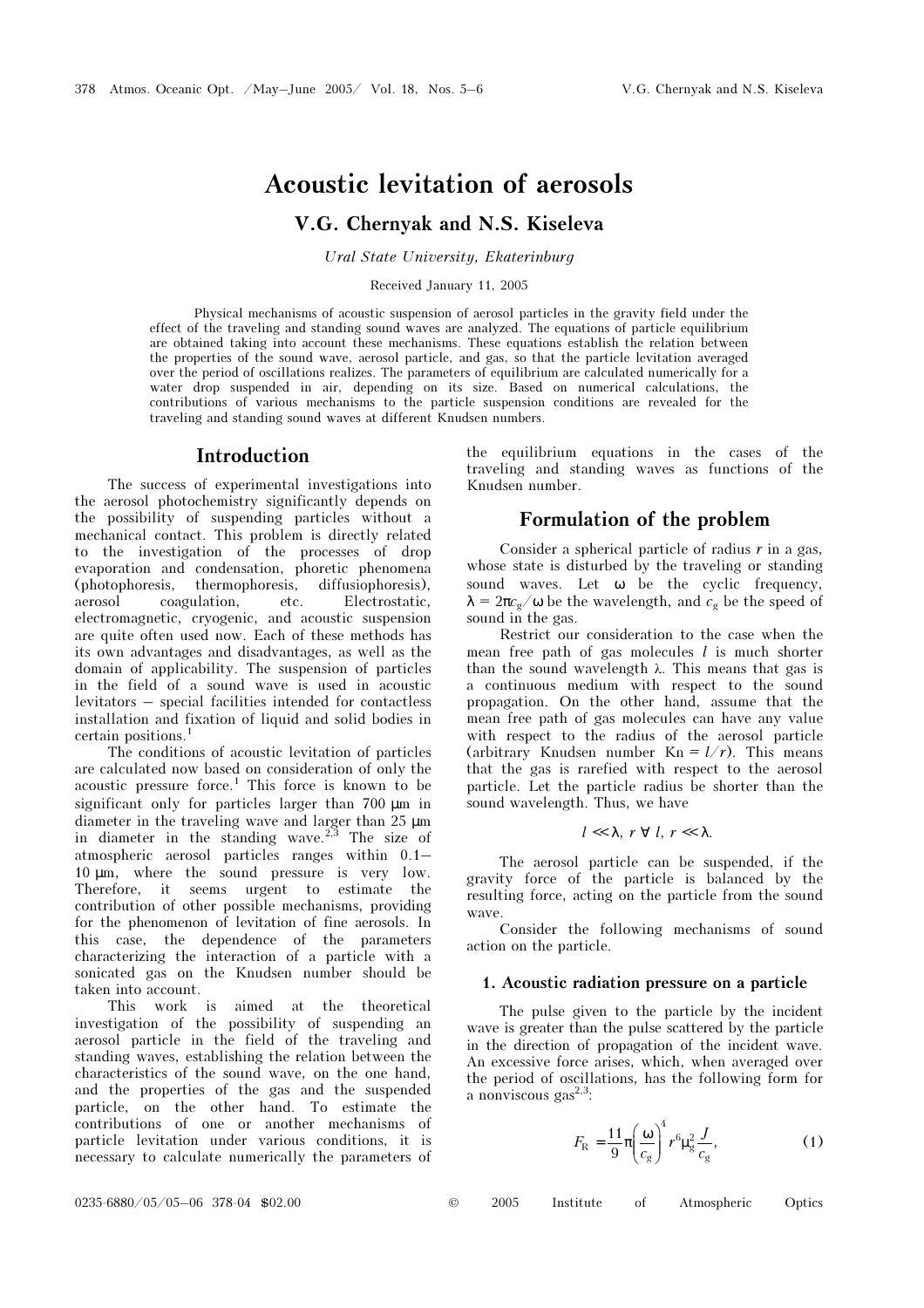where  $\mu_{\sigma}$  is the particle flow coefficient; *J* is the sound wave intensity, in  $W/m^2$ .

In the field of the standing wave, we have to take into account the pulses of both the direct and the backward waves, whose values depend on the position of the particle in the sound wave. Finally, the following equation has been obtained for the force of the radiation pressure on a particle in the standing sound wave $2,3$ :

$$
F_{\rm R} = \frac{8}{3} \pi \left( \frac{\omega}{c_g} \right) r^3 \mu_g^2 \frac{J}{c_g} \sin(2kx), \tag{2}
$$

where  $x$  is the distance from a node of the standing wave.

The force  $F_R$ , directed along the direction of propagation of the traveling wave, is equal to zero at nodes and antinodes of the standing wave.

#### 2. Periodic alternation of medium viscosity

Adiabatic compressions and rarefactions of the medium in the sound field result in the periodic rise and drop of its temperature. The change of the gas temperature causes the corresponding change of its viscosity. The difference of the medium viscosity in the compression and rarefaction phases causes a certain difference in the force, with which the gas acts on the suspended particle at the forward and backward motions. This phenomenon leads to formation of the force, acting on the particle in the direction of the sound source in the traveling wave or a node in the standing wave. The equation for this force on the average for a period, obtained in the hydrodynamic approximation, is presented in Ref. 3. As in the case that the Kn number is not small, correction for the factor of gas rarefaction  $f$  should be introduced. Then the equation for the force will have the following form:

$$
F_{\eta} = 3\pi(\gamma - 3)\frac{v}{c_g}r\mu_g^2 \frac{J}{c_g}f,\tag{3}
$$

where  $\gamma$  is the adiabatic exponent;  $\nu$  is the coefficient of kinematic viscosity of the gas, in  $m^2/s$ . The equation for the factor  $f$ , obtained in Ref. 4, has the form

$$
f = \frac{0.619}{\text{Kn} + 0.619} \left( 1 + \frac{0.310 \text{Kn}}{\text{Kn}^2 + 1.152 \text{Kn} + 0.785} \right). \quad (4)
$$

For the standing wave, Eq. (3) should be multiplied by  $sin(2kx)$ .

#### 3. Distortion of the shape of the sound wave

For anharmonic sound oscillations of the gas, the particles suspended in it carry out non-sinusoidal oscillatory motions. As this takes place, some force arises, which shifts the equilibrium position, with respect to which the particle suspended in the gas oscillates. The mechanism of appearance of the drift

force for the saw-tooth waveform of the sound wave is discussed in detail in Ref. 3. In Ref. 2, the sound wave is represented as a superposition of harmonic oscillations and the force acting on the particle is calculated in the approximation of second harmonic

$$
F_{\rm h} = -6h_2\sin\psi r^2\mu_{\rm g}^2J/c_{\rm g},\qquad(5)
$$

where  $h_2$  is the amplitude ratio of the second harmonic of the sound wave to the fundamental harmonic; ψ is the phase shift of the second harmonic. It can be seen that the direction of this force coincides with the direction of propagation of the sound wave, if the phase shift  $\psi$  is negative. If  $\psi > 0$ , then the force is directed backward the sound wave.

Note that Eq. (5) was obtained from the Oseen correction to the Stokes law applied to a sphere flowed by a viscous liquid and therefore it is valid only at small Kn numbers. The rarefaction factor f (4) was obtained using linear relative to the Reynolds number approximation and cannot be used for correction of Eq. (5). However, numerical estimates show that the force  $F<sub>h</sub>$  decreases quickly with the increase of the Kn number. For example, at Kn  $\approx$  1 the force  $F_h$  is four orders of magnitude smaller than  $F_n$  and its contribution to the resulting force is negligibly small. The force  $F<sub>h</sub>$  should be taken into account only at  $Kn \leq 0.1$ , that is, in that range of the Kn numbers, where Eq. (5) is a good approximation.

As was noted in Ref. 3, the calculation of the force  $F<sub>h</sub>$  in the standing wave is to difficult because of the fact that the waveform changes with time at finite amplitudes of oscillations.

### 4. Asymmetry of oscillatory motion in the standing wave

In the standing sound wave, the amplitudes of the shift and velocity of the gas increase sinusoidally with the distance from the node of oscillations. This leads to the accelerated motion of the gas as it moves toward an antinode and the decelerated motion on the way back. The particle suspended in the gas, having certain inertia, lags behind the gas at the forward shift and passes ahead of the gas at the backward shift. As a result, the asymmetry of the oscillatory motion of the gas gives rise to the force acting on the aerosol particle<sup>5</sup>:

$$
F_{\rm a} = \frac{\pi}{3} k r^3 \mu_{\rm p} \bigg[ \frac{9}{2} (b^2 + b) \mu_{\rm g} - \bigg( 3 + \frac{9}{2} b \bigg) \mu_{\rm p} \bigg] \frac{J}{c_{\rm g}} \sin(2kx),\tag{6}
$$

where

$$
b = \sqrt{2v/\omega}/r; \quad \mu_{\rm p} = \sqrt{1 - \mu_{\rm g}^2}
$$

is the dragging factor, determined by the ratio of oscillation amplitudes of the gas and the particle;  $k$  is the wave number.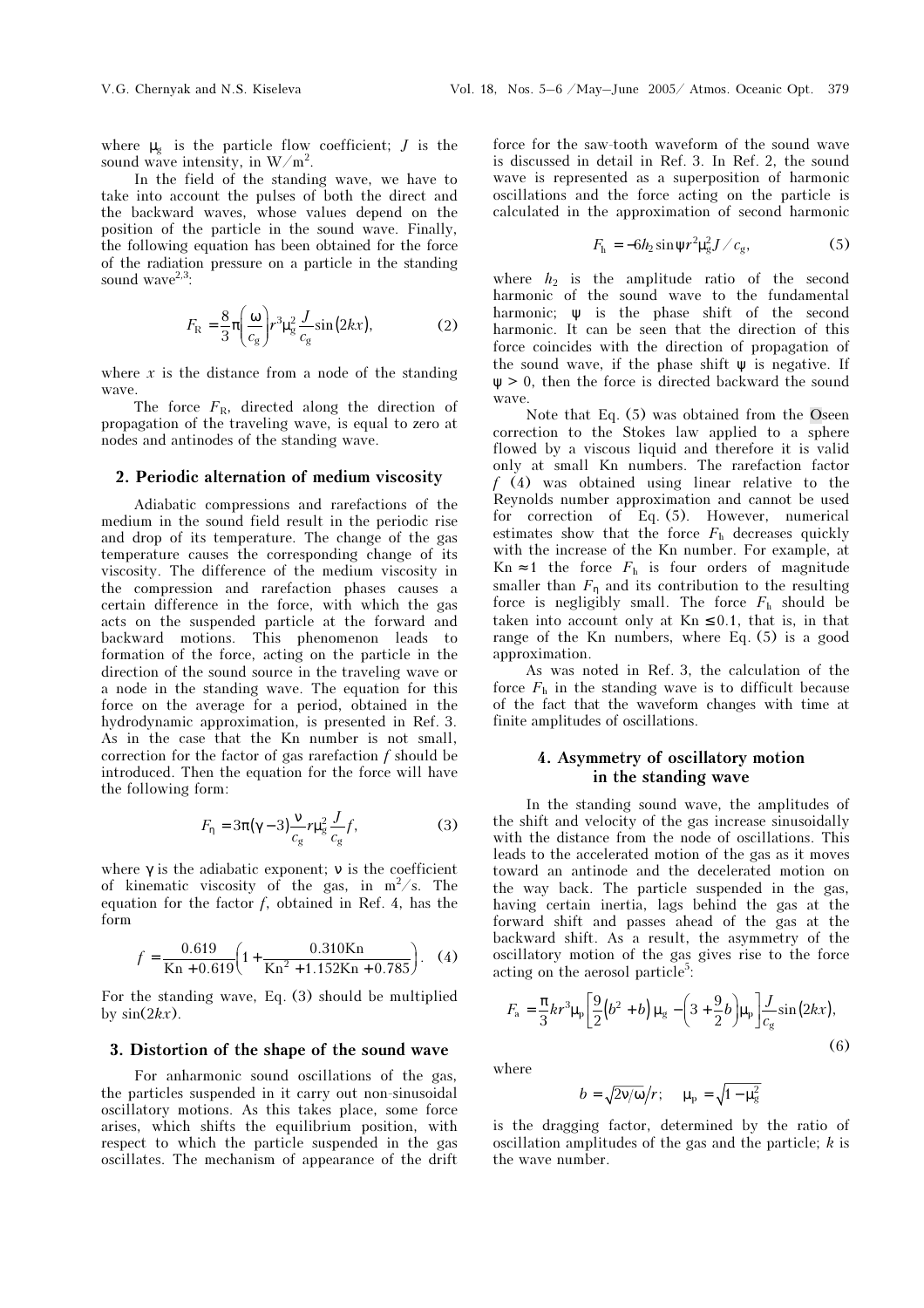The condition of particle suspension is determined by the zero resultant force acting on the particle, including the force of gravity, mg.

For the traveling wave

$$
m\mathbf{g} + \mathbf{F}_{\rm R} + \mathbf{F}_{\rm n} + \mathbf{F}_{\rm h} = 0, \tag{7}
$$

and for the standing wave

$$
m\mathbf{g} + \mathbf{F}_{\rm R} + \mathbf{F}_{\rm \eta} + \mathbf{F}_{\rm a} = 0. \tag{8}
$$

Note that the particle oscillates about the equilibrium position. The amplitude and the phase shift of the particle oscillations with respect to the gas oscillations depend on the particle size and density, as well as on the gas properties (pressure, temperature, viscosity) and on the sound frequency. The corresponding calculations can be found in Ref. 6.

The numerical estimates show that, under normal conditions for the cyclic frequency of  $62.8 \cdot 10^{3}$  s<sup>-1</sup>, the radiation force  $F_R$  is significant only for particles with radius  $r > 700$  up in the only for particles with radius  $r > 700 \mu m$  in the traveling wave and  $r > 25 \mu m$  in the standing wave. The motion of such particles is well described by the hydrodynamic theory. We are interested in particles of the radius of 10 µm and smaller, which corresponds to the atmospheric aerosol. In this case, the contribution of  $F_R$  to the resultant force is negligible. Therefore, from here on the radiation force is omitted in Eqs. (7) and (8).

#### Results and discussion

The equilibrium equations (7) and (8) allow us to establish such a relation between the characteristics of the sound wave, on the one hand, and the particle and the gas, on the other hand, at which the suspension of the aerosol particle takes place. From Eq. (7), neglecting the radiation pressure force, we obtain

$$
\frac{\mu_g^2 J}{\rho_p} = \frac{4}{3} \frac{\pi g r^2 c_g^2 \rho_g}{6h_2 \rho_g c_g \sin(\psi) r + 3\pi (3 - \gamma) \eta f}.
$$
 (9)

Usually,  $\psi > 0$  [Ref. 3] and  $\gamma < 3$ . Then the forces  $\mathbf{F}_n$  and  $\mathbf{F}_h$  are directed toward the emitter, that is, against the direction of propagation of the traveling wave. Therefore, small particles ( $r \leq 10 \text{ }\mu\text{m}$ ) can be suspended, only if the sound force propagates in the direction of the force of gravity.

The right-hand side of Eq.  $(\dot{9})$  includes only characteristics of the gas and the particle radius. The results of its numerical calculation in the case of acoustic suspension of the particle in the air depending on the Kn number are presented in Table 1. The following values of the parameters were used in the calculation:

$$
\gamma = 1.4;
$$
  $c_g = 331.2 \text{ m/s}; \quad \eta = 1.85 \cdot 10^{-5} \text{ Pa} \cdot \text{s};$   
\n $\rho_g = 1.29 \text{ kg/m}^3; \quad p = 10^5 \text{ Pa}; \quad h_2 = 0.5; \ \psi = \pi/2.$ 

From Eq. (8), neglecting the radiation pressure force, for the standing wave we obtain

$$
\frac{\mu_g^2 J}{\rho_p} \sin(2kx) = a_1 \left( 1 + \frac{a_2}{\sqrt{\omega}} + \frac{a_3}{\omega} - \frac{a_4}{\omega \sqrt{\omega}} \right)^{-1}, \quad (10)
$$

where

$$
a_1 = \frac{4}{9} \frac{c_g^2 gr^2}{(3 - \gamma) v f}, \quad a_2 = \frac{9 \sqrt{2} v \rho_g}{4 (3 - \gamma) r \rho_p},
$$
  

$$
a_3 = \frac{3 \rho_g (3v - r^2 / \tau)}{2 \rho_p (3 - \gamma) r^2}, \quad a_4 = \frac{9 \rho_g \sqrt{2} v}{4 \rho_p (3 - \gamma) \tau r}.
$$
 (11)

Table 1. Calculation of Eq. (9), determining suspension of a particle in the field of the traveling sound wave

| Kn   |       | $\mu_g^2 J / \rho_p$ , m <sup>3</sup> /s <sup>3</sup> |
|------|-------|-------------------------------------------------------|
| 0.01 | 0.991 | $4.4 \cdot 10^{-2}$                                   |
| 0.02 | 0.977 | $2.2 \cdot 10^{-2}$                                   |
| 0.05 | 0.941 | $8.0 \cdot 10^{-3}$                                   |
| 0.1  | 0.889 | $4.0 \cdot 10^{-3}$                                   |
| 0.2  | 0.800 | $2.0 \cdot 10^{-3}$                                   |
| 0.5  | 0.606 | $5.0 \cdot 10^{-4}$                                   |
| 1    | 0.422 | $2.0 \cdot 10^{-4}$                                   |
| 2    | 0.257 | $1.0 \cdot 10^{-4}$                                   |
| 5    | 0.116 | $4.0 \cdot 10^{-5}$                                   |
| 10   | 0.060 | $2.0 \cdot 10^{-5}$                                   |
|      |       |                                                       |

At the nodes  $(x = 0, \lambda/2, \lambda)$  and at antinodes  $(x = \lambda/4, 3\lambda/4)$  of oscillations, the balancing forces are zero. These forces are maximum at the center of sections between nodes and antinodes of oscillations, where  $\sin 2kx = 1$ . Thus, the equilibrium positions of particles suspended in the standing wave are the points  $x = \lambda/8$ ,  $3\lambda/8$ ,  $5\lambda/8$ , and  $7\lambda/8$ .

The coefficients  $a_2$ ,  $a_3$ , and  $a_4$  are proportional to the density ratio of the gas and the particle. If  $\rho_{\varrho}/\rho_{\rm p} \ll 1$  and the frequency  $\omega$  is high enough, then the right-hand side of Eq. (10) is mostly determined by the value of  $a_1$ . Its dependence on the Kn number is taken into account through the gas rarefaction factor f. From Eq. (4) it follows that  $f \rightarrow 1$  at  $Kn \to 0$  (hydrodynamic limit) and  $f \to 0$  (Kn<sup>-1</sup>) at  $Kn \rightarrow \infty$  (free-molecule mode). Thus, the coefficient  $a_1$  decreases monotonically at the increase of the Kn number. This means that, at the fixed values of the gas pressure and the sound frequency, for suspension of large particles the intensity of the sound wave should be higher, while for small particles it should be lower in accordance with Eq. (10). This result seems obvious in the qualitative respect. The practical significance of Eq. (10) is that it establishes such quantitative relations between the characteristics of the wave, particle, and gas, which provide for the levitation of particles. The coefficient  $a_2$  is independent of the Kn number. The dependence of the coefficients  $a_3$  and  $a_4$  on Kn is determined through the particle relaxation time  $\tau$ , which was calculated in Ref. 6 and is presented in Table 2. The results of numerical calculation of the coefficients  $a_i$ by Eqs. (11) for water drops  $(\rho_p = 10^3 \text{ kg/m}^3)$  at the same values of the parameters, which were used in the case of the traveling wave, are presented in Table 2 as well.